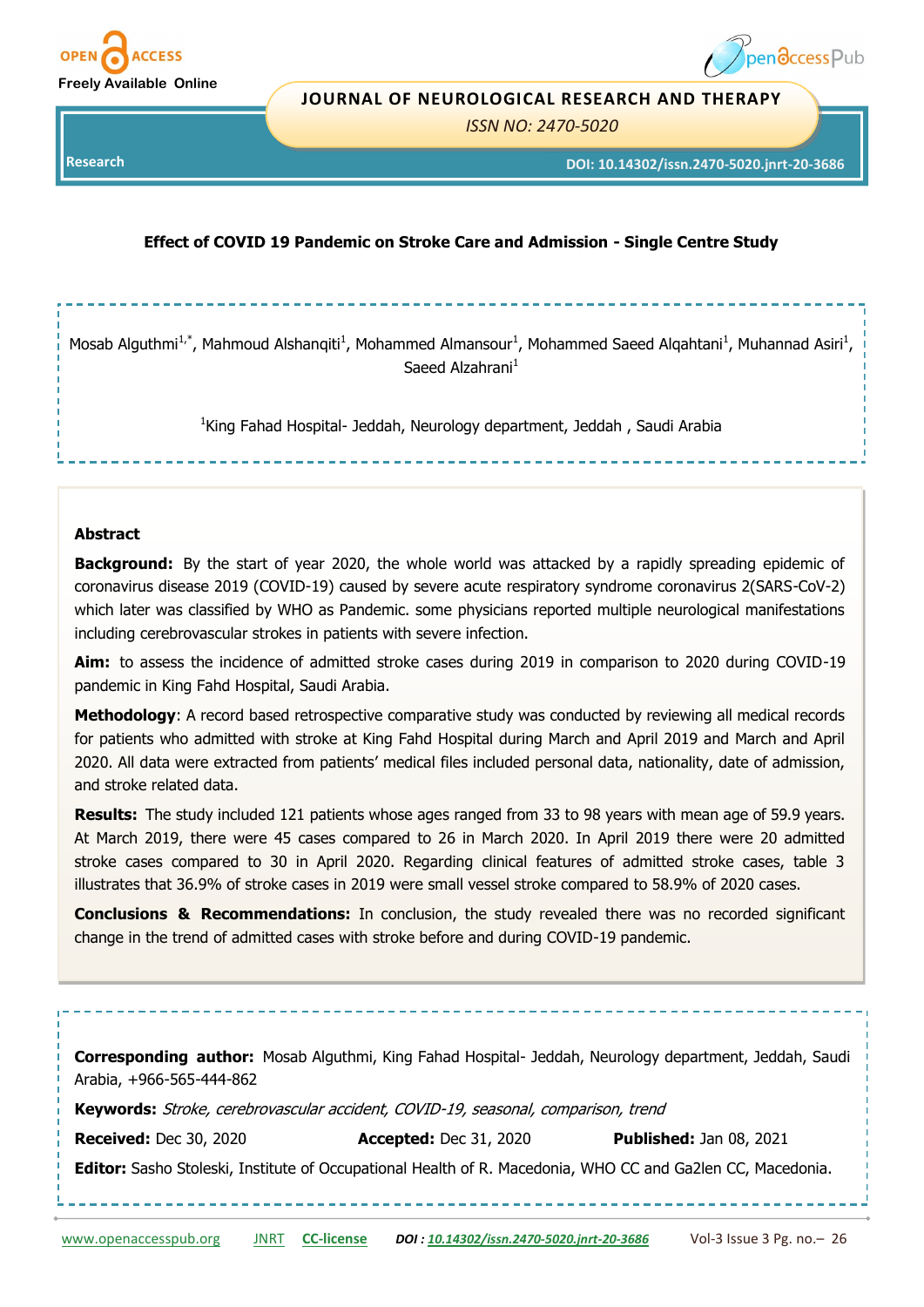

# Ppendccess Pub

## **Background**

By the end of year 2019 and start of 2020, the world was faced by a rapidly spreading epidemic of coronavirus disease 2019 (COVID-19) caused by severe [acute respiratory syndrome coronavirus 2\(S](https://en.wikipedia.org/wiki/Severe_acute_respiratory_syndrome_coronavirus_2)ARS-CoV-2) which later was classified by WHO as Pandemic. $<sup>1</sup>$  The</sup> outbreak started in [Wuhan,](https://en.wikipedia.org/wiki/Wuhan) [Hubei p](https://en.wikipedia.org/wiki/Hubei)rovince, China, in December 2019. The [World Health Organization \(](https://en.wikipedia.org/wiki/World_Health_Organization)WHO) classified the disease as a [Public Health Emergency of](https://en.wikipedia.org/wiki/Public_Health_Emergency_of_International_Concern)  [International Concern o](https://en.wikipedia.org/wiki/Public_Health_Emergency_of_International_Concern)n 30 January 2020 and recognized it as a pandemic on 11 March 2020. $^{2,3}$ 

Recently, some physicians reported multiple neurological manifestations including cerebrovascular strokes in patients with severe infection. $4\,$  So far, there are many reported cases of COVID-19 presenting with strokes in the literature.

Most patients with stroke need immediate hospital admission as their neurological condition may worsen within the first few days, they may develop non-neurological complications such as aspiration pneumonia, and urgent investigations (like CT scan) may be crucial.<sup>5</sup> During COVID-19 pandemic, all priories were given for COVID-19 cases as the pandemic flow of cases may exceed the health care system capacity. This was in the expense of many other non COVID cases who need emergent hospitalization including stroke cases. Up till now, physicians reported different clinical features for COVID-19 cases. Stroke may be one of the first presenting features.<sup>6</sup> The current study aimed to assess the incidence of admitted stroke cases during March and April 2019 in comparison to March and April 2020 during COVID-19 pandemic in King Fahd Hospital - Jeddah, Saudi Arabia.

#### **Methodology**

A record based retrospective comparative study was conducted by reviewing all medical records for patients who admitted with stroke at King Fahd Hospital during March and April 2019 and March and April 2020. All data were extracted from patients' medical files included personal data, nationality, and date of admission. Stroke related data included mechanism of stroke, stroke territory, and acute therapy given. Comparison at admitted case rate between 2019 and 2020 was considered based on date of admission.

#### **Data analysis**

After data were extracted, it was revised, coded and fed to statistical software IBM SPSS version 22 (SPSS, Inc. Chicago, IL). All statistical analysis was done using two tailed tests. P value less than 0.05 was statistically significant. Descriptive analysis based on frequency and percent distribution was done for all variables including student's personal data and stroke clinical data. Crosstabluation was used to assess compare the incidence and different clinical features for stroke cases during 2019 and 2020 (COVID-19 pandemic). Pearson chi-square and Exact probability test was used to test for distribution difference significance.

### **Results**

The study included 121 patients whose ages ranged from 33 to 98 years with mean age of 59.9 12.5 years. During year 2019, 20% of the stroke cases aged less than 50 years compared to 16.1% during year 2020. Also, 27.7% of the cases during 2019 aged 70 years or more compared to 12.5% of stroke cases in 2020. As for gender, the majority of cases were males in 2019 and 2020 (67.7% and 62.5%, respectively). Saudi patients constituted 55.4% of 2019 cases compared to 57.1% of 2020 cases. All these differences were found to be statistically insignificant (table 1).

Table 2 demonstrates the incidence of rate of stroke cases during March and April during years 2019 and 2020. At March 2019, there were 45 cases compared to 26 in March 2020. In April 2019 there were 20 admitted stroke cases compared to 30 in April 2020. These differences in cases distribution was found to be statically significant ( $P = .011$ ). These findings were illustrated in more details in line graph (figure 1) which showed the distribution of admitted stroke cases per date of admission. The graph showed decreased trend in the number of admitted cases from 2019 to 2020.

Regarding clinical features of admitted stroke cases, table 3 illustrates that 36.9% of stroke cases in 2019 were small vessel stroke compared to 58.9% of 2020 cases. Also, large vessel stroke was diagnosed among 30.8% of 2019 cases compared to 28.6% of 2020 cases. One case with vasculitis was diagnosed among 2020 cases. This was associated with statiscal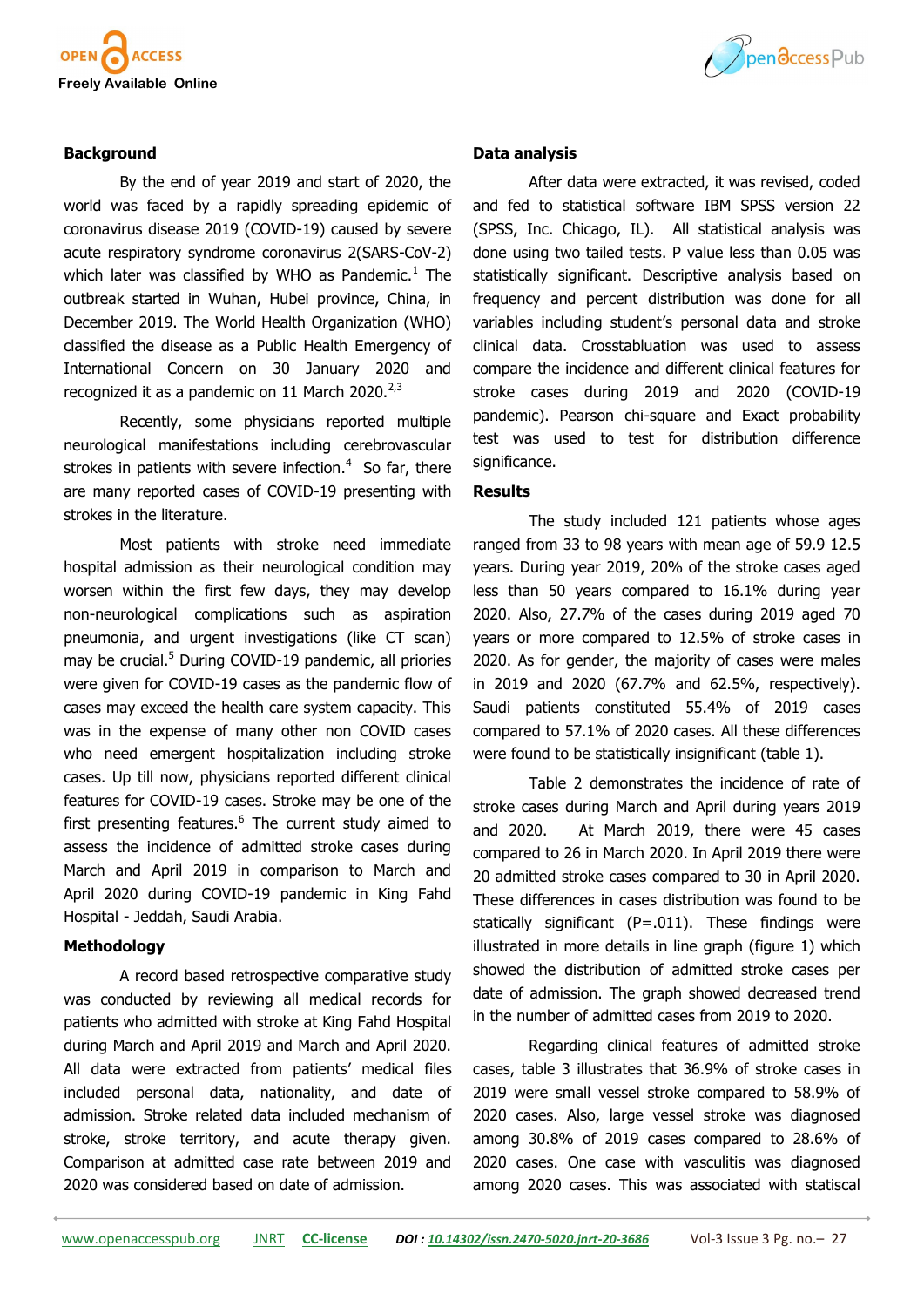

**Professional Profession** 



|                      |            | Year |               |                |       |         |  |
|----------------------|------------|------|---------------|----------------|-------|---------|--|
| <b>Personal data</b> |            | 2019 |               | 2020           |       | P-value |  |
|                      |            | No   | $\frac{0}{0}$ | No             | $\%$  |         |  |
| Age in years         |            |      |               |                |       |         |  |
| $<$ 50 years         | 22 (18.2%) | 13   | 20.0%         | 9              | 16.1% | .133    |  |
| 50-59                | 39 (32.2%) | 17   | 26.2%         | 22             | 39.3% |         |  |
| 60-69                | 35 (28.9%) | 17   | 26.2%         | 18             | 32.1% |         |  |
| $70 +$               | 25 (20.7%) | 18   | 27.7%         | $\overline{7}$ | 12.5% |         |  |
| <b>Gender</b>        |            |      |               |                |       |         |  |
| Male                 | 79 (65.3%) | 44   | 67.7%         | 35             | 62.5% | .550    |  |
| Female               | 42 (34.7%) | 21   | 32.3%         | 21             | 37.5% |         |  |
| <b>Nationality</b>   |            |      |               |                |       |         |  |
| Saudi                | 68 (56.2%) | 36   | 55.4%         | 32             | 57.1% | .846    |  |
| Non-Saudi            | 53 (43.8%) | 29   | 44.6%         | 24             | 42.9% |         |  |

| Table 2. Distribution of stroke cases according to month and year of diagnosis |           |               |      |               |         |  |  |
|--------------------------------------------------------------------------------|-----------|---------------|------|---------------|---------|--|--|
| <b>Month</b>                                                                   | Year      |               |      |               |         |  |  |
|                                                                                | 2019      |               | 2020 |               | P-value |  |  |
|                                                                                | <b>No</b> | $\frac{0}{0}$ | No   | $\frac{0}{0}$ |         |  |  |
| <b>March</b>                                                                   | 45        | 69.2%         | 26   | 46.4%         |         |  |  |
| <b>April</b>                                                                   | 20        | 30.8%         | 30   | 53.6%         | $.011*$ |  |  |
| <b>Total</b>                                                                   | 65        | 100.0%        | 56   | 100.0%        |         |  |  |
| P: Pearson $X^2$ test<br>$* P < 0.05$ (significant)                            |           |               |      |               |         |  |  |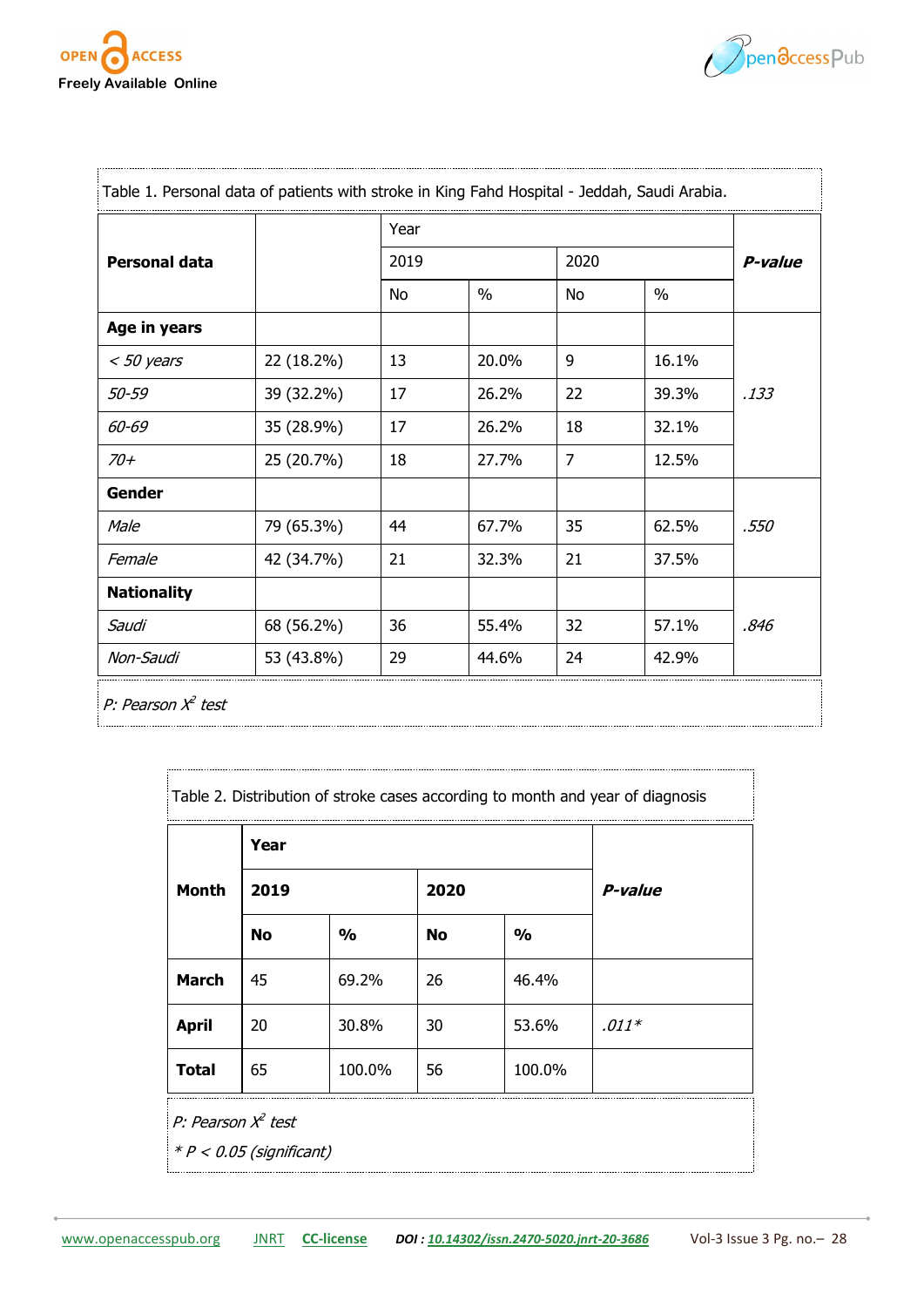



| Table 3. Distribution of stroke data among cases by date in King Fahd Hospital - Jeddah, Saudi Arabia. |                                          |             |                   |               |                |               |                |  |
|--------------------------------------------------------------------------------------------------------|------------------------------------------|-------------|-------------------|---------------|----------------|---------------|----------------|--|
| <b>Stroke data</b>                                                                                     |                                          |             | Year              |               |                |               |                |  |
|                                                                                                        |                                          | Total (%)   |                   | 2019          |                |               | <b>P-value</b> |  |
|                                                                                                        |                                          |             | N<br>$\mathbf{o}$ | $\frac{0}{0}$ | <b>No</b>      | $\frac{1}{2}$ |                |  |
| <b>Stroke</b><br>type                                                                                  | Bilateral cerebellar and<br>old ischemic | $1(0.8\%)$  | 0                 | 0.0%          | $\mathbf{1}$   | 1.8%          | $.007*$        |  |
|                                                                                                        | Cardioembolic                            | $6(5.0\%)$  | 3                 | 4.6%          | 3              | 5.4%          |                |  |
|                                                                                                        | Large vessel                             | 36 (29.8%)  | 20                | 30.8%         | 16             | 28.6%         |                |  |
|                                                                                                        | Not known                                | 20 (16.5%)  | 18                | 27.7%         | $\overline{2}$ | 3.6%          |                |  |
|                                                                                                        | Small vessel                             | 57 (47.1%)  | 24                | 36.9%         | 33             | 58.9%         |                |  |
|                                                                                                        | Vasculitis                               | $1(0.8\%)$  | 0                 | 0.0%          | 1              | 1.8%          |                |  |
| <b>Stroke</b><br>territory                                                                             | <b>MCA</b>                               | 62 (62.6%)  | 41                | 68.3%         | 21             | 53.8%         | $.001*$        |  |
|                                                                                                        | <b>ACA</b>                               | 12 (12.1%)  | $\mathbf{1}$      | 1.7%          | 11             | 28.2%         |                |  |
|                                                                                                        | <b>PCA</b>                               | 10 (10.1%)  | 5                 | 8.3%          | 5              | 12.8%         |                |  |
|                                                                                                        | <b>ICA</b>                               | $9(9.1\%)$  | 6                 | 10.0%         | 3              | 7.7%          |                |  |
|                                                                                                        | Vertebral                                | $7(7.1\%)$  | 7                 | 11.7%         | $\mathbf 0$    | 0.0%          |                |  |
|                                                                                                        | Basilar                                  | 11 (11.1%)  | 6                 | 10.0%         | 5              | 12.8%         |                |  |
| <b>Acute</b><br>therapy                                                                                | None                                     | 111 (91.7%) | 58                | 89.2%         | 53             | 94.6%         | .356           |  |
|                                                                                                        | IV tPA                                   | $8(6.6\%)$  | 5                 | 7.7%          | 3              | 5.4%          |                |  |
|                                                                                                        | IV tPA + mechanical<br>thrombectomy      | $2(1.7\%)$  | 2                 | 3.1%          | 0              | 0.0%          |                |  |
| P: Exact probability test                                                                              |                                          |             |                   |               |                |               |                |  |

 $* P < 0.05$  (significant)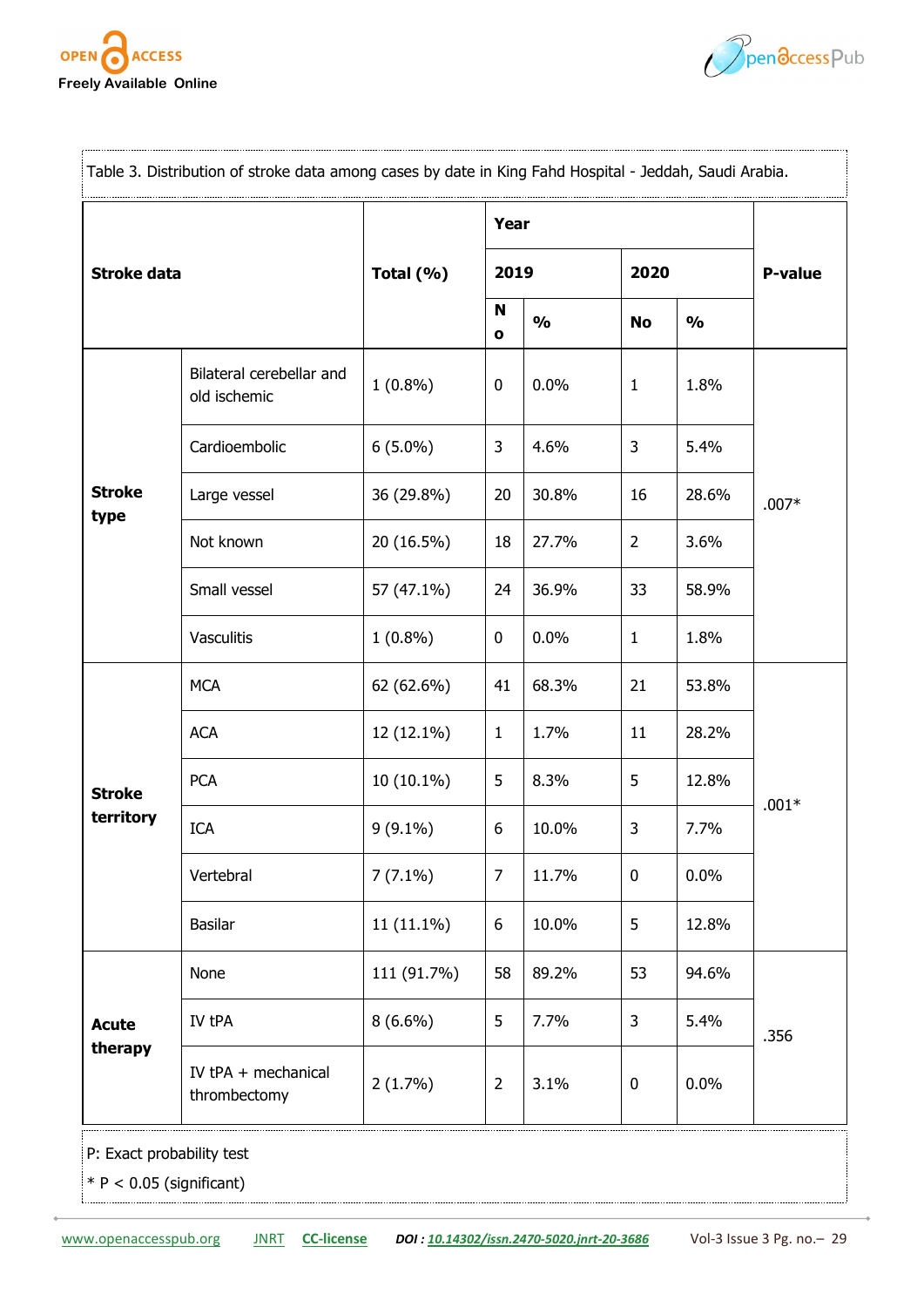

significance (P=.007). Regarding stroke territory, MCA was the affected vessel in 68.3% of 2019 cases compared to 53.8% of 2020 cases. ACA was affected among 1.7% of 2019 cases compared to 28.2% of 2020 cases ( $P = .001$ ). As for acute therapy, IV tPA was given for 7.7% of 2019 cases compared to 5.4% of 2020 cases while 3.1% of 2019 cases undergone mechanical thrombectomy compared to none of 2020 cases (P=.356).

#### **Discussion**

COVID-19 is the new pandemic striking the whole world since the initials of 2020. The common symptoms of COVID-19 include fever, cough, shortness of breath and sometimes develops into pneumonia. It may cause severe complications in persons with immunodeficiency, the elderly, and persons with chronic diseases such as cancer, diabetes and lung diseases.<sup>7</sup> The most frequent symptoms of COVID-19 are like those of other viruses that attack the respiratory system. However, while some people develop mild or no symptoms, others have no choice but to seek treatment at hospital. Loss of smell, dizziness, and rash were of the reported symptoms of COVID-19 cases. Cardiovascular blood clotting also a problem identified among cases with confirmed COVID-19 infection.<sup>8</sup>

The current study aimed to compare the incidence of admitted stroke cases in King Fahd Hospital – Jeddah, Saudi Arabia during 2019 with the incidence during the same months in 2020 in concordance with COVID-19 pandemic. The study revealed that the total number of stroke cases admitted in King Fahd hospital during March and April 2019 were 65 cases compared to 56 cases in 2020. This decreased trend may be explained by that all hospitals including the current study hospitals give the priority for COVID-19 cases who presented with the classical signs and symptoms. So, stroke cases as a clinical feature of COVID-19 infection are mostly misdiagnosed and were not admitted. The trend shown in figure 1 indicates minimal non-significant reduction in the admitted cases. Regarding demographic features of admitted cases during the two time periods (2019 vs. 2020), no significant difference was recorded which means no discrimination was done. Regarding clinical features of stroke, the most recorded type of stroke during 2019



was due to small and large vessels affection (more than two thirds of the cases). More than half of the cases during 2020 were due to small vessel affection besides one case with vasculitis. Regarding affected artery, MCA was the most affected during 2019 and 2020 admissions. Among cases admitted at 2020, ACA was the second most diagnosed affected artery compared to only one cases in 2019. As for acute therapy given for the cases, more than 90% of the stroke cases admitted to the hospital in 2020 had no acute therapy and none of them undergone mechanical thrombectomy compared to 89% and 3.1% for cases admitted during 2019, respectively. This confirm the theory that even the cases were admitted, surgical intervention was limited, and emergency care may be delayed due to the overload on hospitals because of high rate of COVID-19 cases. Fig 2.

This issue of connecting COVID-19 infection with the probability of having stroke was addressed by Oxley et.<sup>6</sup> The authors reported five cases of large-vessel stroke in patients younger than 50 years of age who presented to our health system in New York City. Severe acute respiratory syndrome coronavirus 2 (SARS-CoV-2) infection was diagnosed in all five patients. Klok et al assessed incidence of thrombotic complications in critically ill ICU patients with COVID-19. <sup>9</sup> The study was conducted by evaluating the incidence of the composite outcome of symptomatic acute pulmonary embolism (PE), deep-vein thrombosis, ischemic stroke, myocardial infarction or systemic arterial embolism among all COVID-19 cases admitted to the ICU of two Dutch university hospitals and one Dutch teaching hospital. The incidence of the composite outcome was 31%, of which CTPA and/or ultrasonography confirmed VTE in 27% and arterial thrombotic results in 3.7%. PE was the most diagnosed thrombotic complication ( $n = 25$ , 81%). COVID-19 presenting as stroke was reported by Avula et al. $^{10}$ Researchers searched all hospitals database to find patients that presented with acute stroke and concomitant features of suspected COVID-19 infection. Four identified patients who presented with radiographic confirmation of acute stroke and PCR-confirmed SARS-CoV-2 infection. We elucidate the clinical characteristics, imaging findings, and the clinical course.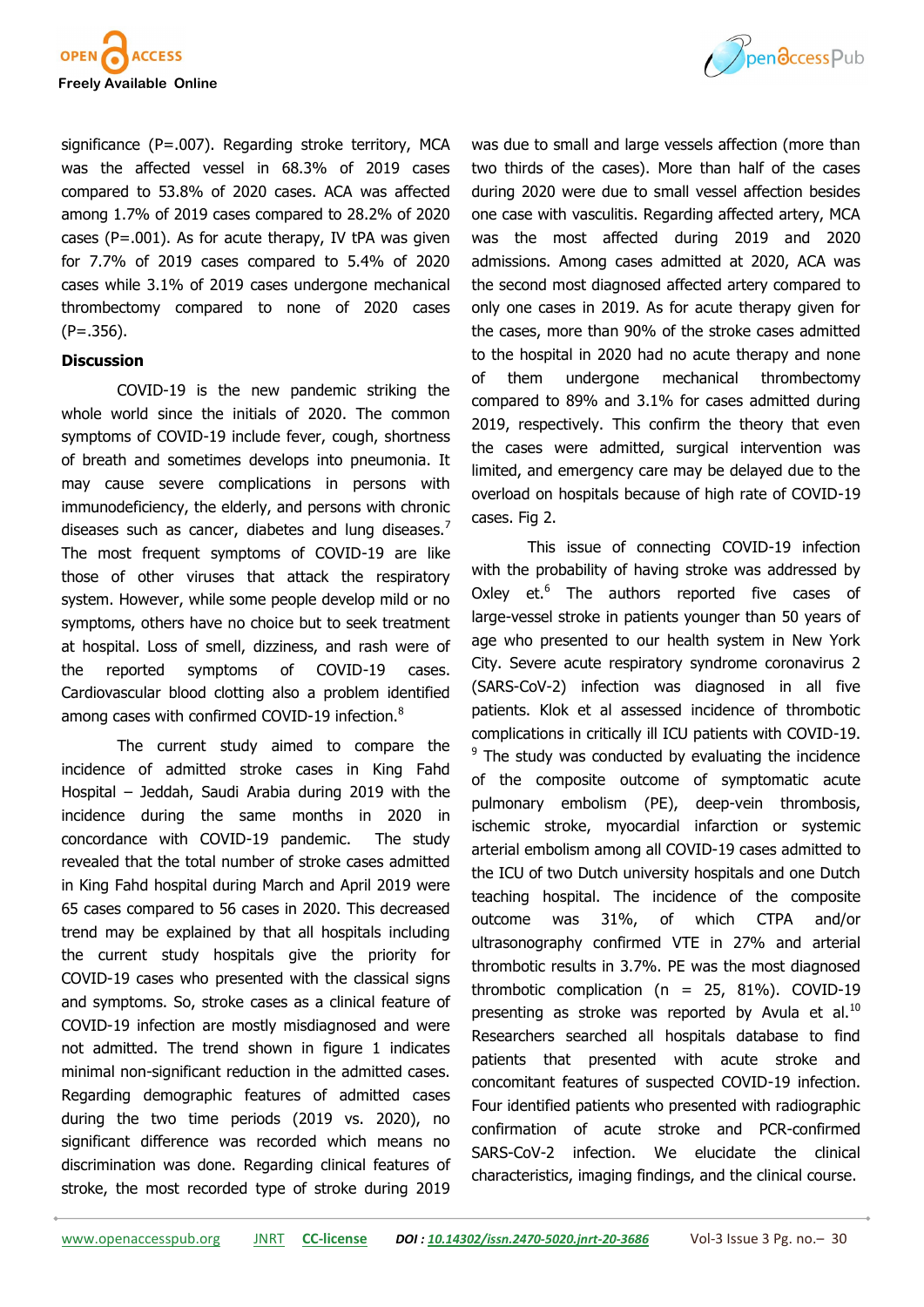